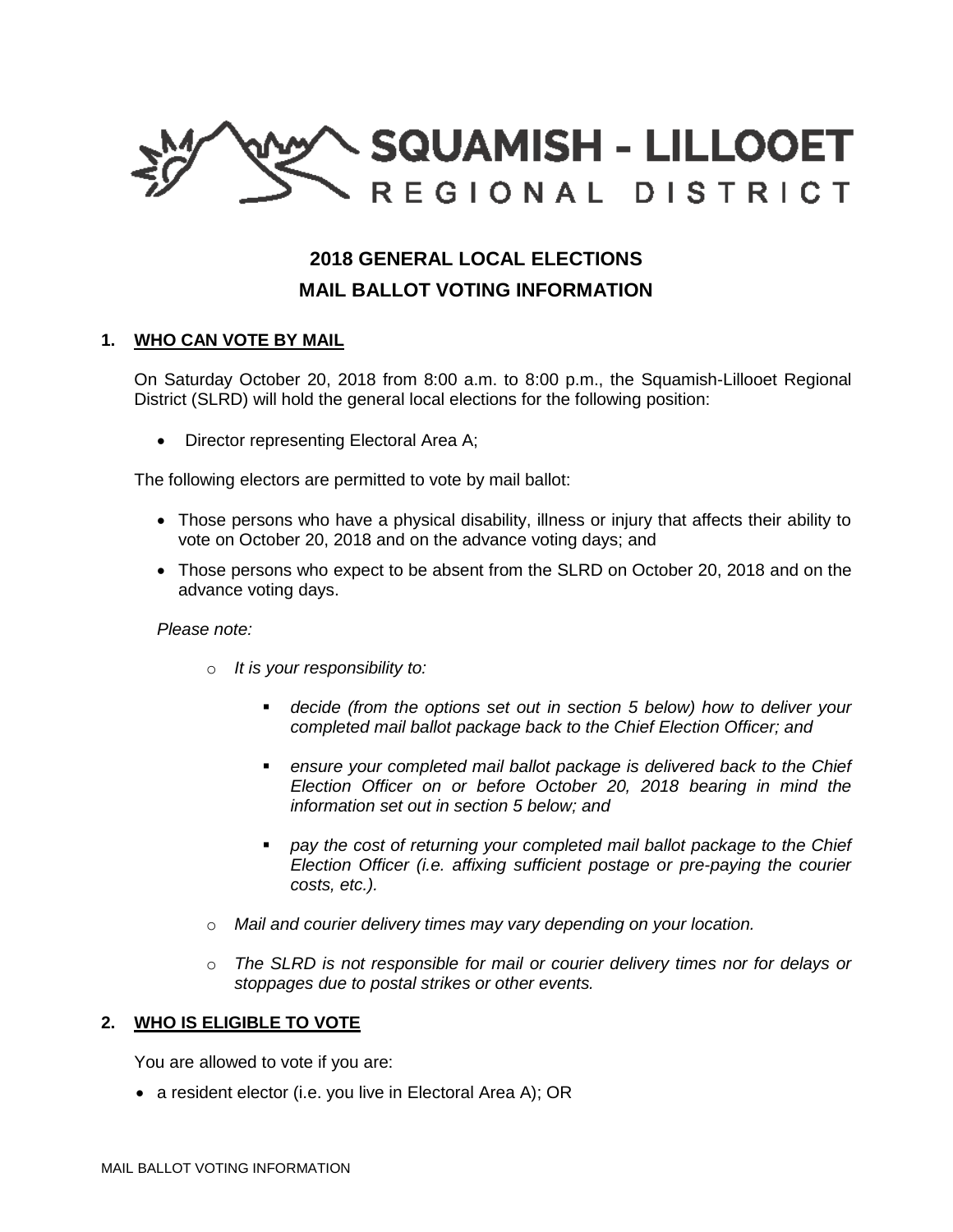a non-resident property elector (i.e. you live elsewhere in British Columbia but you own property in Electoral Area A).

## **ELECTOR QUALIFICATIONS:**

#### RESIDENT ELECTORS:

- 18 years of age or older on October 20, 2018; and
- a Canadian citizen: and
- a resident of BC for at least 6 months immediately before the voting day; and
- a resident of Electoral Area A for at least 30 days immediately before the voting day; and
- not disqualified under the *Local Government Act*, *School Act* or any other enactment from voting in an election or otherwise disqualified by law.

#### NON-RESIDENT PROPERTY ELECTORS:

- 18 years of age or older on October 20, 2018; and
- a Canadian citizen: and
- a resident of BC for at least 6 months immediately before the voting day; and
- a registered owner of real property in Electoral Area A for at least 30 days immediately before the voting day; and
- not entitled to register as a resident elector; and
- the only persons who are registered owners of the real property, either as joint tenants or tenants in common, are individuals who are not holding the property in trust for a corporation or another trust; and
- not disqualified under the *Local Government Act*, *School Act* or any other enactment from voting in an election or otherwise disqualified by law; and
- if there is more than one registered owner of the property, only one of those individuals may, with the written consent of the majority of the owners, register as a non-resident property elector.

# **3. HOW TO REGISTER TO VOTE**

In the SLRD, a person registers as an elector at the time of voting. Therefore, an elector registration application form will be included in your mail ballot package.

#### **4. HOW TO REQUEST A MAIL BALLOT PACKAGE**

To request a mail ballot package, you must submit in writing (by hand, mail, fax to (604) 894- 6526, or by email to **kclark@slrd.bc.ca**) the following information to the SLRD office between Wednesday October 3, 2018 at 8:00 a.m. and Thursday October 18, 2018 at 4:00 p.m.:

- (1) Your full name;
- (2) Your residential address;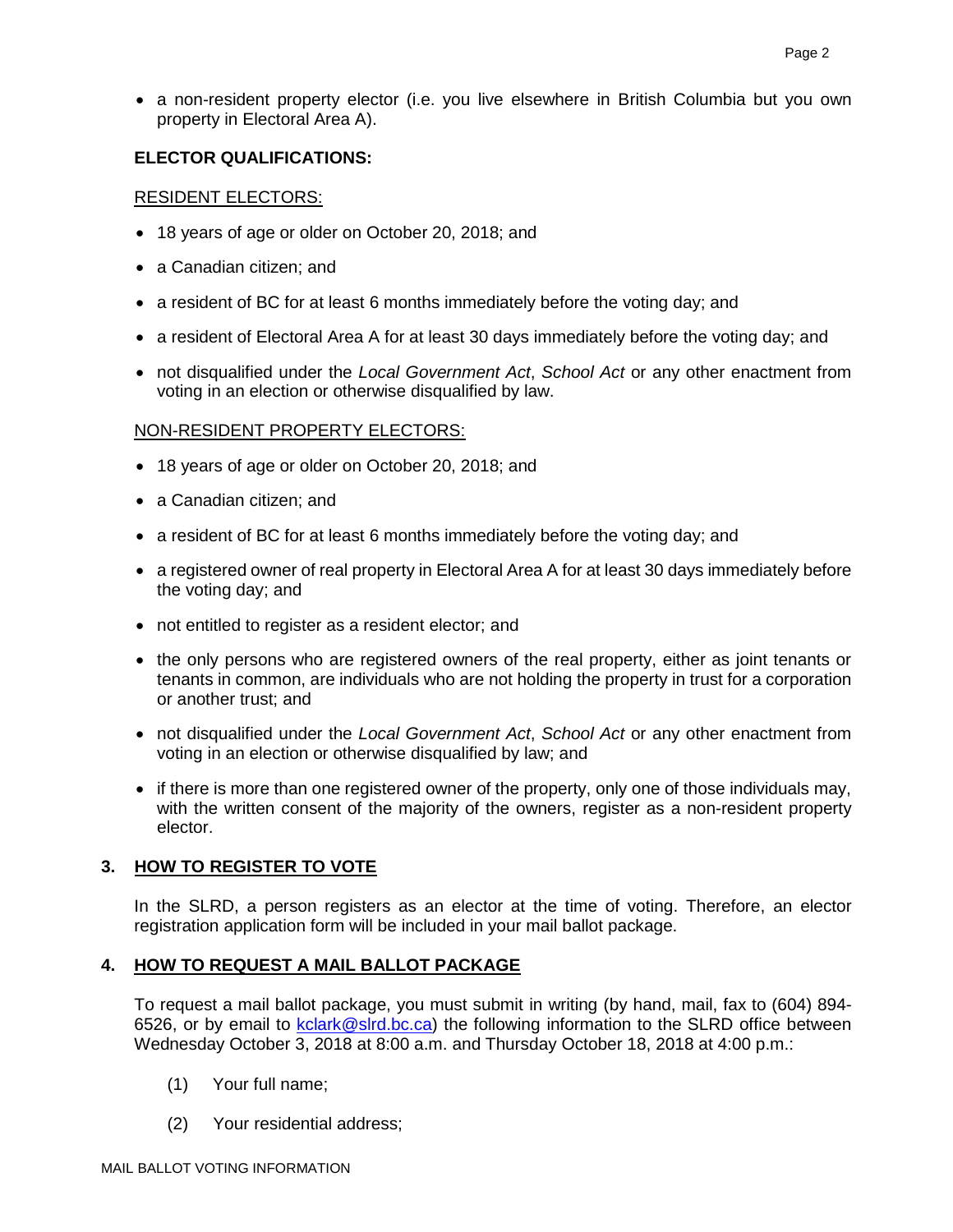- (3) For non-resident property electors, the address of the property in relation to which you are voting;
- (4) Of the following choices, how you would like your mail ballot package to be provided to you:
	- (a) pick up at the SLRD office (1350 Aster Street, Pemberton, BC);
	- (b) regular lettermail through Canada Post to your residential address;
	- (c) regular lettermail through Canada Post to an alternate address that you provide when requesting the ballot package;
- (5) To ensure you receive the correct registration application form in your package, you must indicate whether you are going to register as a resident elector or as a nonresident property elector.

You may use the Request for Mail Ballot document that is available [here](https://www.slrd.bc.ca/sites/default/files/pdfs/Elections-2018/MailVoting/FINAL_Request.pdf) or you may provide the above information in your own format.

The SLRD will send out (or make available for pick up at the SLRD office) mail ballot packages commencing on Wednesday October 10, 2018 at 8:00 a.m. until Thursday October 18, 2018 at 4:00 p.m. (bearing in mind the deadline for returning your completed mail ballot package is Saturday October 20, 2018 at 8:00 p.m. – please see below for more details).

Due to the short turnaround time to have mail ballots returned, please request your mail ballot package as early as possible to allow adequate time to receive it and then to complete and return it by hand, by mail or by courier.

#### **5. HOW TO RETURN A COMPLETED MAIL BALLOT PACKAGE**

Completed mail ballot packages must be returned to the Chief Election Officer by 8:00 p.m. on Saturday October 20, 2018. Ballots received after this time will not be counted.

#### *It is your responsibility to ensure your completed mail ballot arrives back to the Chief Election Officer on or before Saturday October 20, 2018 at 8:00 p.m. and to pay all costs associated with returning your completed mail ballot package.*

Your completed mail ballot package can be returned in any of the following ways:

- by hand (you may have someone else hand deliver your completed mail ballot package on your behalf).
- by regular or registered mail; or
- by pre-paid courier (note: the SLRD will not accept anything that has been sent "Collect on Delivery"); or

You must consider the following information when deciding how and when to return your completed mail ballot package: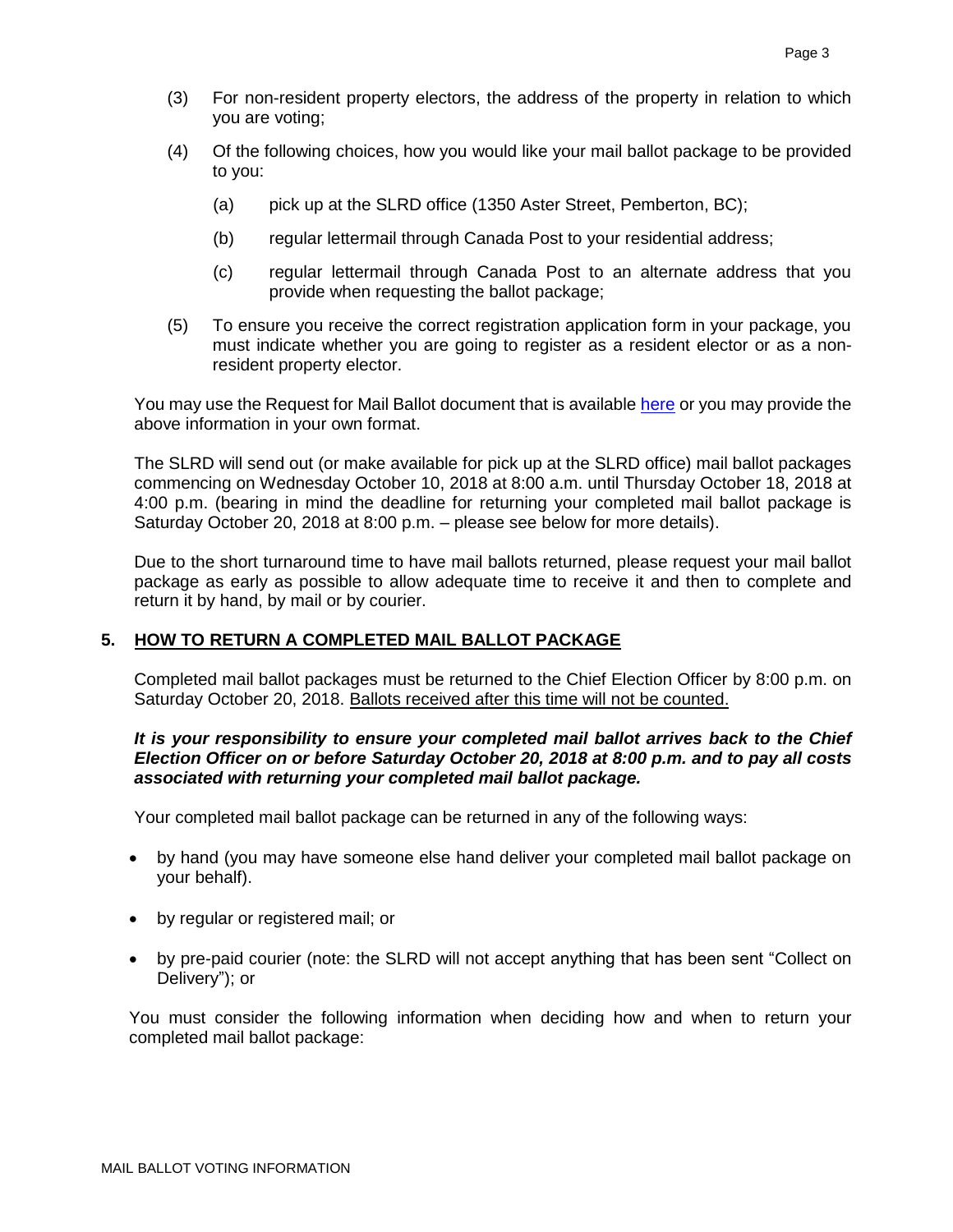| <b>DELIVERY METHOD &amp; LOCATION</b>                                                                                    | <b>DEADLINE (DATE &amp; TIME)</b>                                                                                                                                                                                                                                       |
|--------------------------------------------------------------------------------------------------------------------------|-------------------------------------------------------------------------------------------------------------------------------------------------------------------------------------------------------------------------------------------------------------------------|
| By hand to the SLRD office (1350 Aster Street,<br>Pemberton, BC)                                                         | Friday October 19, 2018 at 4:30 p.m.                                                                                                                                                                                                                                    |
| By pre-paid courier to the SLRD office (1350)<br>Aster Street, Pemberton, BC)                                            | Friday October 19, 2018 at 4:30 p.m.<br>(**there is no Saturday courier delivery in<br>Pemberton**)                                                                                                                                                                     |
| By regular or registered mail                                                                                            | Saturday October 20, 2018 at noon.<br>** Mail will be picked up at the post office<br>prior to the post office's close of business<br>at noon. and except for the purpose of<br>accepting mail ballot packages, the SLRD<br>Office will be closed on October 20, 2018** |
| By hand to the Gold Bridge Community Club<br>(699 Gun Lake Road, Gold Bridge BC) on<br>October 20, 2018 ONLY             | Saturday October 20, 2018 at 8:00 p.m.                                                                                                                                                                                                                                  |
| ** Completed mail ballot packages cannot<br>be returned by hand to any other location<br>on Saturday October 20, 2018 ** |                                                                                                                                                                                                                                                                         |

# **6. KEY DATES**

Please note the following key dates for voting by mail ballot:

| Date & Time                               | <b>Event</b>                                                                                                                                                                                                                                            |
|-------------------------------------------|---------------------------------------------------------------------------------------------------------------------------------------------------------------------------------------------------------------------------------------------------------|
| Wednesday October 3, 2018 at              | First day for electors make written requests for mail ballot                                                                                                                                                                                            |
| 8:00a.m.                                  | packages.                                                                                                                                                                                                                                               |
| Wednesday October 10, 2018 at<br>8:00a.m. | First day for the SLRD to send out mail ballot packages<br>(or make them available for pickup) to electors who have<br>made written request for them.                                                                                                   |
| Thursday October 18, 2018 at              | Deadline for electors to make written request for mail                                                                                                                                                                                                  |
| 4:30 p.m.                                 | ballot packages.                                                                                                                                                                                                                                        |
| Friday October 19, 2018 at 4:30           | Deadline for electors to return completed mail ballot                                                                                                                                                                                                   |
| p.m.                                      | packages by hand or by courier at the SLRD office                                                                                                                                                                                                       |
| Saturday October 20, 2018 at              | Deadline for electors to return completed mail ballot                                                                                                                                                                                                   |
| noon.                                     | packages by regular or registered mail to the SLRD office                                                                                                                                                                                               |
| Saturday October 20, 2018 at<br>8:00 p.m. | Deadline for electors to return completed mail ballot<br>packages by hand at the Gold Bridge Community Club<br>(699 Gun Lake Road, Gold Bridge BC)<br>** Completed mail ballot packages cannot be<br>returned by hand to any other location on Saturday |
|                                           | October 20, 2018 **                                                                                                                                                                                                                                     |